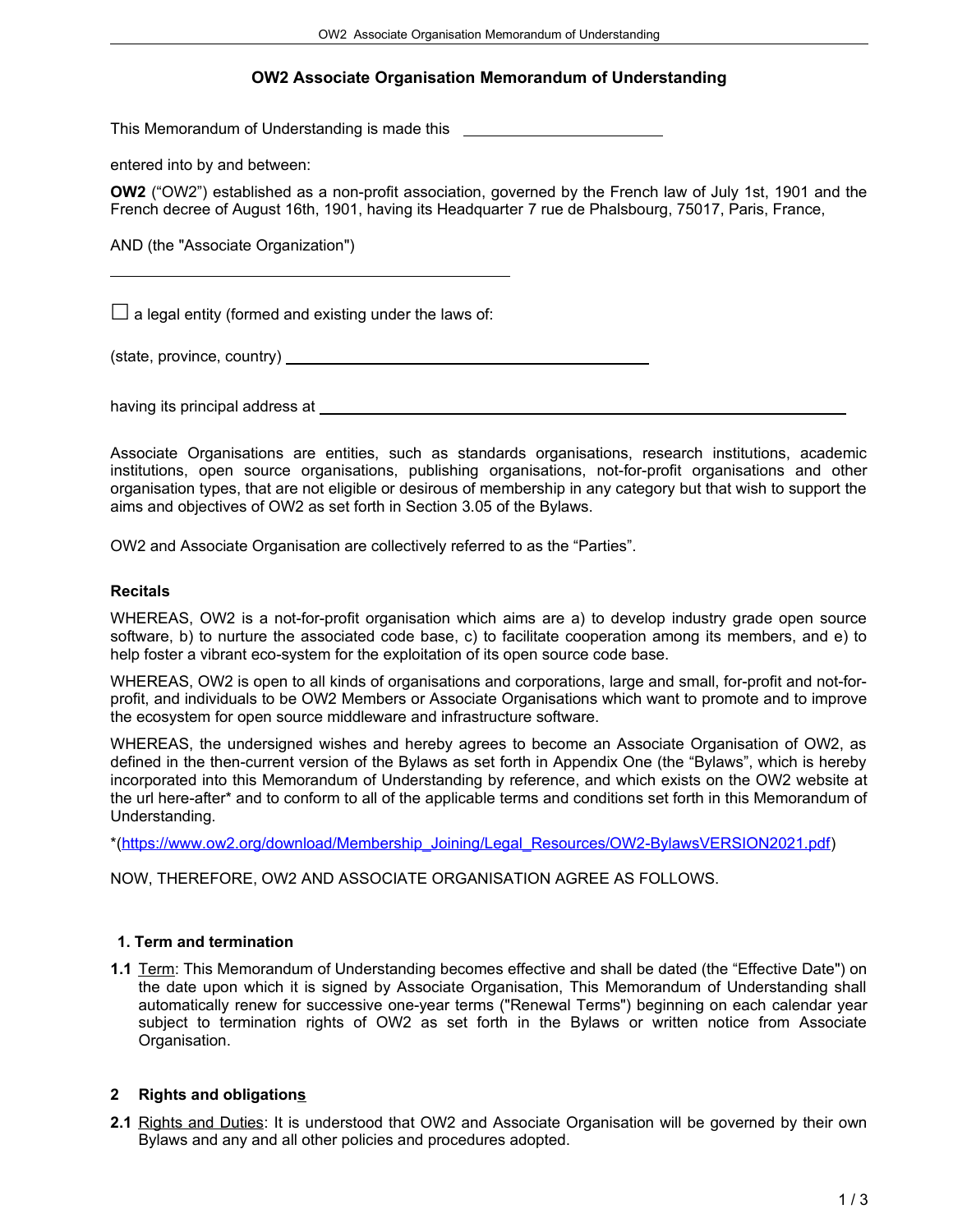- **2.2** No commitments: This Memorandum of Understanding acts as a declaration of friendship between OW2 and an Associate Organisation who wish to support the aims and objectives of OW2. No other reciprocal commitment whatsoever is implied by this Memorandum of Understanding.
- **2.3** Cost and Expenses: The Parties shall bear all of their own costs and expenses related to participation in this Memorandum of Understanding and support of OW2 including, but not limited to, compensation payable to Associate Organisation's employees, representatives and consultants and all travel and other expenses associated with participation in OW2's activities.
- **2.4** Use of Names, Publicity: The Parties may disclose and publicize their participations in this Memorandum of Understanding, within their own communication guidelines. OW2's guidelines are set forth in Section 7.04 of the Bylaws. Associate Organisation and OW2 shall agree on any public announcement within ninety (90) days of the Effective Date of this Memorandum of Understanding.
- **2.5** Non liability: No Organisation shall be liable for the debts, liabilities, or obligations of OW2, nor will OW2 be liable for the debts, liabilities, or obligations of Associate Organisation.

## **3 General Provisions**

- **3.1** Authority to Execute: Associate Organisation represents and warrants to OW2 that a) it has full right, power and authority to enter into and execute this Memorandum of Understanding, b) it has taken all actions necessary to authorize it to enter into and perform its obligations under this Memorandum of Understanding.
- **3.2** Entire Memorandum of Understanding: This Memorandum of Understanding, any Appendix attached hereto and the documents referred to herein, constitute the entire Memorandum of Understanding between the Parties, and supersede all prior agreements, understandings and negotiations, with respect to the subject matter hereof.
- **3.3** No amendment. There will be no amendment to this Memorandum of Understanding. Should any change be required, a new Memorandum of Understanding will be signed.
- **3.4** Assignment: Neither this Memorandum of Understanding nor any rights hereof, in whole or in part, are assignable by Associate Organisation without the prior written consent of OW2 as set forth in Section 3.11 of the Bylaws .
- **3.5** Confidentiality: All information exchanged between the Associate Organisation and OW2 shall be considered non-confidential and provided under terms consistent with OW2's IP Policy. In the event confidential information needs to be shared with third parties, with the consent of the disclosing party, such confidential information shall be disclosed solely pursuant to a confidentiality agreement entered into in advance by the participants in such disclosure.
- **3.6 Disclaimer of Warranty: EXCEPT AS OTHERWISE AGREED IN WRITING, ALL INFORMATION4 PROVIDED UNDER THIS AGREEMENT, IS PROVIDED ON AN "AS IS" BASIS, WITH NO WARRANTIES OF ANY KIND WHATSOEVER, EITHER EXPRESS OR IMPLIED, INCLUDING BUT NOT LIMITED TO, ANY WARRANTIES OF NON-INFRINGEMENT, TITLE, ACCURACY, OR ANY IMPLIED WARRANTIES OF MERCHANTABILITY OR FITNESS FOR A PARTICULAR PURPOSE.**
- **3.7 Disclaimer of Liabilities: IN NO EVENT SHALL EITHER OW2 NOR ASSOCIATE ORGANISATION BE LIABLE TO EACH OTHER OR TO ANY OTHER OW2 MEMBER OR THIRD PARTY FOR CONSEQUENTIAL DAMAGES OF ANY NATURE WHATSOEVER INCLUDING, BUT NOT LIMITED TO, MONETARY DAMAGES, LOST PROFITS, LOST REVENUE, LOST SALES, LOSS OF DATA, LOSS OF USE**.
- **3.8** Relationship of Parties: This Memorandum of Understanding shall not establish any relationship of partnership, joint venture, employment, franchise or agency between the Parties. Nothing in this Memorandum of Understanding shall be construed to prohibit or restrain the entry by any Organisation into any separate contract or agreement with OW2 Members, Associate Organisations or third parties on any terms.
- **3.9** Force Majeure: Notwithstanding anything in these conditions to the contrary, neither OW2 nor the Associate Organisation shall be liable to each other for any loss or damage, consequential or otherwise, caused by or arising out of any Act of Parliament, Order in Council, Act of State, strike of employees, lockout, trade dispute, enemy action, rioting, civil commotion, fire, force majeure, or other similar contingency beyond the control of either of them.